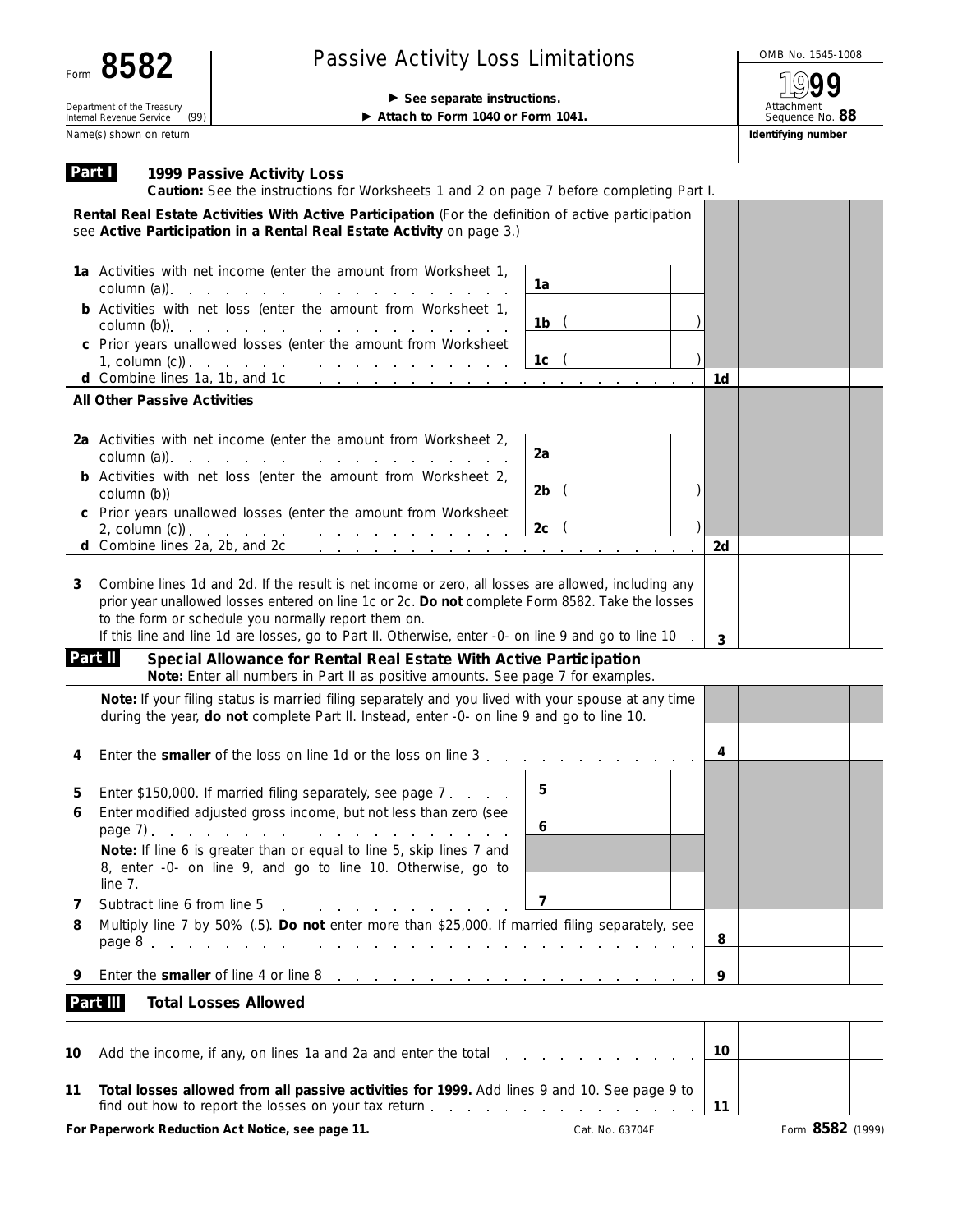**Caution:** *The worksheets are not required to be filed with your tax return and may be detached before filing Form 8582. Keep a copy of the worksheets for your records.*

| Worksheet 1-For Form 8582, Lines 1a, 1b, and 1c (See page 7.)                           |                                       |                                       |      |                                 |           |                          |                    |                                            |  |
|-----------------------------------------------------------------------------------------|---------------------------------------|---------------------------------------|------|---------------------------------|-----------|--------------------------|--------------------|--------------------------------------------|--|
| Name of activity                                                                        | Current year                          |                                       |      | Prior years                     |           | Overall gain or loss     |                    |                                            |  |
|                                                                                         | (a) Net income<br>(line 1a)           | (b) Net loss<br>(line 1b)             |      | (c) Unallowed<br>loss (line 1c) |           | (d) Gain                 |                    | (e) Loss                                   |  |
|                                                                                         |                                       |                                       |      |                                 |           |                          |                    |                                            |  |
|                                                                                         |                                       |                                       |      |                                 |           |                          |                    |                                            |  |
|                                                                                         |                                       |                                       |      |                                 |           |                          |                    |                                            |  |
|                                                                                         |                                       |                                       |      |                                 |           |                          |                    |                                            |  |
| Total. Enter on Form 8582, lines 1a,<br>1b, and 1c.                                     |                                       |                                       |      |                                 |           |                          |                    |                                            |  |
| Worksheet 2-For Form 8582, Lines 2a, 2b, and 2c (See page 7.)                           |                                       |                                       |      |                                 |           |                          |                    |                                            |  |
|                                                                                         |                                       |                                       |      |                                 |           |                          |                    |                                            |  |
| Name of activity                                                                        | Current year                          |                                       |      | Prior years                     |           | Overall gain or loss     |                    |                                            |  |
|                                                                                         | (a) Net income<br>(line 2a)           | (b) Net loss<br>(line 2b)             |      | (c) Unallowed<br>loss (line 2c) |           | (d) Gain                 |                    | (e) Loss                                   |  |
|                                                                                         |                                       |                                       |      |                                 |           |                          |                    |                                            |  |
|                                                                                         |                                       |                                       |      |                                 |           |                          |                    |                                            |  |
|                                                                                         |                                       |                                       |      |                                 |           |                          |                    |                                            |  |
|                                                                                         |                                       |                                       |      |                                 |           |                          |                    |                                            |  |
| Total. Enter on Form 8582, lines 2a,<br>2b, and 2c.                                     |                                       |                                       |      |                                 |           |                          |                    |                                            |  |
| Worksheet 3-Use this worksheet if an amount is shown on Form 8582, line 9 (See page 8.) |                                       |                                       |      |                                 |           |                          |                    |                                            |  |
| Name of activity                                                                        | Form or schedule<br>to be reported on | (a) Loss                              |      | (b) Ratio                       |           | (c) Special<br>allowance |                    | (d) Subtract column<br>(c) from column (a) |  |
|                                                                                         |                                       |                                       |      |                                 |           |                          |                    |                                            |  |
|                                                                                         |                                       |                                       |      |                                 |           |                          |                    |                                            |  |
|                                                                                         |                                       |                                       |      |                                 |           |                          |                    |                                            |  |
|                                                                                         |                                       |                                       |      |                                 |           |                          |                    |                                            |  |
|                                                                                         |                                       |                                       |      |                                 |           |                          |                    |                                            |  |
| Total<br>the contract of the contract of the contract of the con-                       |                                       |                                       | 1.00 |                                 |           |                          |                    |                                            |  |
| Worksheet 4-Allocation of Unallowed Losses (See page 8.)                                |                                       |                                       |      |                                 |           |                          |                    |                                            |  |
| Name of activity                                                                        | Form or schedule                      |                                       |      | (a) Loss                        | (b) Ratio |                          | (c) Unallowed loss |                                            |  |
|                                                                                         | to be reported on                     |                                       |      |                                 |           |                          |                    |                                            |  |
|                                                                                         |                                       |                                       |      |                                 |           |                          |                    |                                            |  |
|                                                                                         |                                       |                                       |      |                                 |           |                          |                    |                                            |  |
|                                                                                         |                                       |                                       |      |                                 |           |                          |                    |                                            |  |
|                                                                                         |                                       |                                       |      |                                 |           |                          |                    |                                            |  |
|                                                                                         |                                       |                                       |      |                                 |           |                          |                    |                                            |  |
| Total                                                                                   | <u>n an an</u> an an an D             |                                       |      |                                 |           | 1.00                     |                    |                                            |  |
| Worksheet 5-Allowed Losses (See page 8.)                                                |                                       |                                       |      |                                 |           |                          |                    |                                            |  |
| Name of activity                                                                        |                                       | Form or schedule<br>to be reported on |      | (a) Loss                        |           | (b) Unallowed loss       |                    | (c) Allowed loss                           |  |
|                                                                                         |                                       |                                       |      |                                 |           |                          |                    |                                            |  |
|                                                                                         |                                       |                                       |      |                                 |           |                          |                    |                                            |  |
|                                                                                         |                                       |                                       |      |                                 |           |                          |                    |                                            |  |
|                                                                                         |                                       |                                       |      |                                 |           |                          |                    |                                            |  |
|                                                                                         |                                       |                                       |      |                                 |           |                          |                    |                                            |  |
| Total                                                                                   |                                       |                                       |      |                                 |           |                          |                    |                                            |  |